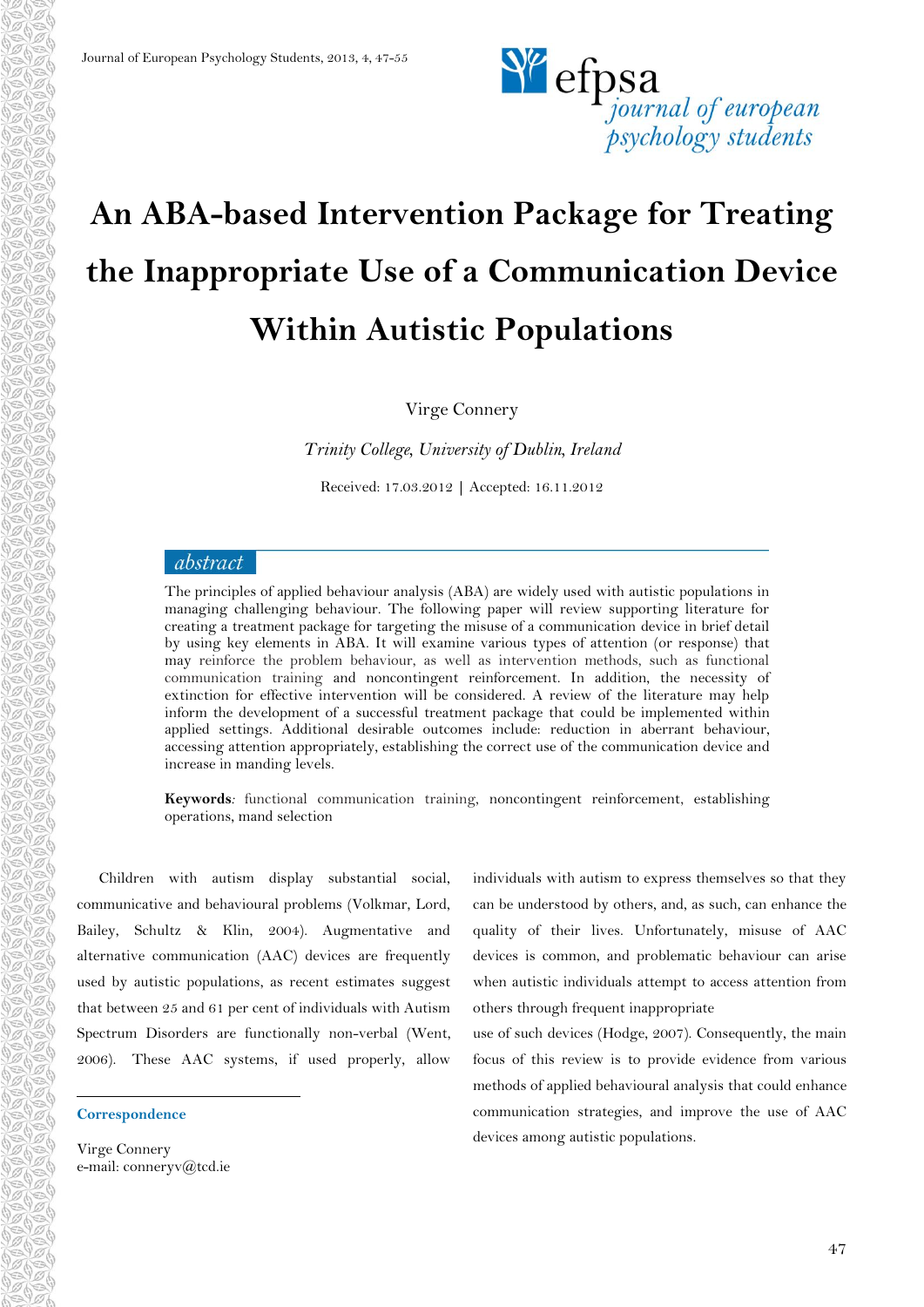## CONNERY 48

Applied behaviour analysis (ABA) is the science derived from the principles of behaviourism that provides a framework for improving socially significant behaviours, such as social skills, independent living skills, communication and decreasing challenging behaviours (Cooper, Heron, & Heward, 2007). ABA focuses on events that are observable and testable (Johnston & Pennypacker, 1993; McReynolds & Kearn, 1983) and relies on data that are objective, reliable, and quantifiable (Poling, Methot, & LeSage, 1995) to draw conclusions about relationships between those events. It is important to note, that ABA should not be equated with a specific type of programme delivery but viewed as a foundation for the practice of a science from which teaching methods and educational programmes are constructed (Psychological Society of Ireland, 2010). Various ABA principles include (among others): positive and negative reinforcement, time out, extinction, and functional communication training. Currently, ABA-based interventions are viewed as the most efficacious psychosocial treatment for autism (Lilienfeld, 2005; Sturmey, 2000).

50500000000000000000000000000000

COMPOSITION

AaAaAa

C

anda a

As an illustrative case, this review will explore ABA methods that could be adapted for use with a non-verbal 10-year-old boy with a diagnosis of autism. This individual (a case study) engages in attention-maintained aberrant behaviour by not using the ACC device "Go Talk 20+" functionally, but instead in a toy like manner, as icons are being pressed randomly and excessively. At present, he has no fluently established communication method. According to the Verbal Behaviour Milestones Assessment and Placement Program (Sundberg, 2008), his manding abilities are at level 1 (0-18 months). Manding refers to asking or requesting desired items (Skinner, 1957).

Being able to use an ACC device appropriately, such as "Go Talk 20+", would allow this individual to produce over 100 messages through voice output by pressing icons, which include requesting desired items, answering questions, learning concepts (e.g. colours, shapes) and many more. Full comprehension of the communication device can expand independence and help interaction with others, by giving more suitable ways for gaining access to attention from others or request removal from aversive situations and stimuli (Hodge, 2007). An AAC device is also a good method for pairing images with sounds, which strengthens perceptual learning (Shams & Seitz, 2008).

## **Topographies of Attention**

Firstly, it is important to look at various topographies of attention that could maintain the undesirable behaviour. Gaining attention from others is one of the possible functions of the behaviour and is categorised as a social positive reinforcement. Challenging behaviour often receives immediate reaction (i.e. inappropriate attention) from others in a form of reprimands, statements related to behaviour, laughing, head turns etc. Problematic behaviour can occur when the individual has not learnt to access attention in a more desirable way, when the attention is infrequent, when others in the environment are occupied, or because it is better to obtain attention through reprimands or punishment, than receive no attention at all (Cooper et al., 2007). Therefore, aberrant behavior may be functioning as a method of communication for the individual.

Kodak, Northup, and Kelley (2007) evaluated the influence of six forms of attention: verbal reprimands, physical touch (e.g. tickles hugs, etc.), praise, eye contact, facial expressions, and unrelated comments in two children exhibiting aberrant behaviour. Results indicated that problem behaviour occurred at the highest rates in the vocal attention conditions involving reprimands and unrelated comments. The lowest percentage of problem behaviour was observed in the physical attention and the eye contact sessions.

Based on this research, it is crucial to identify the most reinforcing form(s) of attention as various types of attention have different effects on aberrant behaviour. Providing access to the most preferred type of attention contingent on desired behaviour would benefit any treatment package by increasing the value of the reinforcement (Kodak et al., 2007).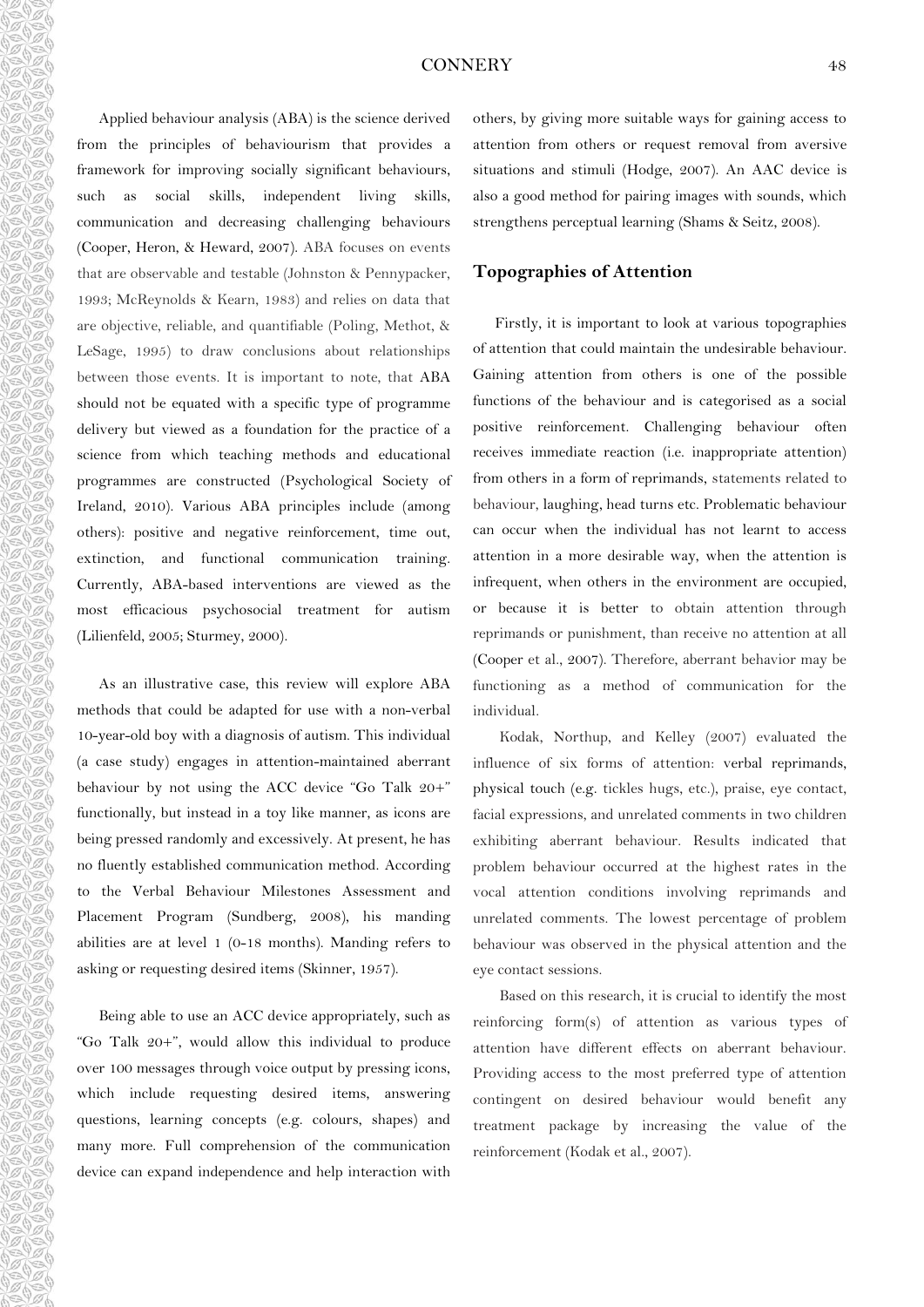## **Functional Communication Training**

Functional communication training (FCT) focuses on replacing the problem behaviour with a more appropriate alternative response (i.e. mand) that would lead to reinforcement and access to a desired item. FCT is a widely used intervention method and numerous studies have demonstrated its effectiveness in reducing problem behaviour maintained by social reinforcement (Tiger, Hanley, & Bruzek, 2008) and in improving communication skills (Carr & Durand, 1985).

Schieltz et al. (2011) investigated additional possible indirect benefits of FCT as applied to the use of AAC devices. The study successfully demonstrated positive changes in non-targeted disruptive behaviours by applying FCT only to destructive behaviours. The results illustrated improved effectiveness of AAC devices, while employing FCT, in reducing the levels of non-targeted behaviours to a similar level with the behaviours directly targeted during FCT treatment.

Furthermore, numerous studies have confirmed that individuals with autism, across the range of ability, can learn to use AAC for functional communication (Mirenda, 2003). Research has demonstrated success in teaching individuals with autism to make a generalized "want" request (Sigafoos & Drasgow, 2001), requests for desired items such as drink (Dyches, 1998) or preferred activities (Brady, 2000), and respond to questions and make social comments (Schepis, Reid, Behrmann, & Sutton, 1998). Research from FCT also demonstrates that children may engage in manding as it requires less effort than exhibiting challenging behaviours (Richman, Wacker & Winborn, 2001).

## **Establishing Operations**

Establishing Operations (EO) are factors that can increase the value of the reinforcement and can be compared to motivation or desirability (Skinner, 1957). Brown et al. (2000) evaluated the effects of FCT in the presence and absence of EO. Four children with developmental disabilities participated in the study. The investigation began with identifying the function of the problem behaviour, followed by FCT using an alternating treatments design, i.e. that rapidly alternates between distinct treatments. It consisted of three settings: EOpresent, EO-absent, and a control condition involving freeplay where no intervention was implemented. Two different mands across two different settings were used in the treatment conditions. The first condition involved mands that were functionally matched to the problem behaviour and the presence of EO whereas the second condition comprised of irrelevant mands and the absence of EO. All selected mands were already in the child's repertoire. The appropriated mand led to reinforcement in the form of attention, tangibles (e.g., edibles, toys, activities, etc.) or a break, whereas problem behaviour resulted in extinction or brief time-out in both conditions. Results clearly indicated that the presence of the EO during FCT leads to a decrease in the aberrant behaviour and increases appropriate manding.

Therefore, EO should be taken into consideration when introducing AAC to clients due to an increase in appropriate manding. For a successful acquisition, it is vital to begin the teaching with requesting for concrete, highly desirable items that can be provided immediately (Frost & Bondy, 2002).

Brown et al. (2000) highlighted the importance of EO, but because FCT was combined with punishment, the authors could not determine whether the presence of EO alone would have led to improvements, nor if functional equivalence was responsible for successful treatment. In addition, the authors suggested that some mands may not be acquired simply through skills training, as there was a prolonged prior pairing history with reinforcement and the response cost<sup>2</sup>. Therefore, the type of mands that are most suitable for an effective FCT treatment package remains unclear.

#### **Mand Selection**

1

 $2$  Response cost or negative punishment is another way to make behaviour less frequent. It occurs when a stimulus is taken away as a consequence of behaviour and the effect is to reduce the frequency of the behaviour.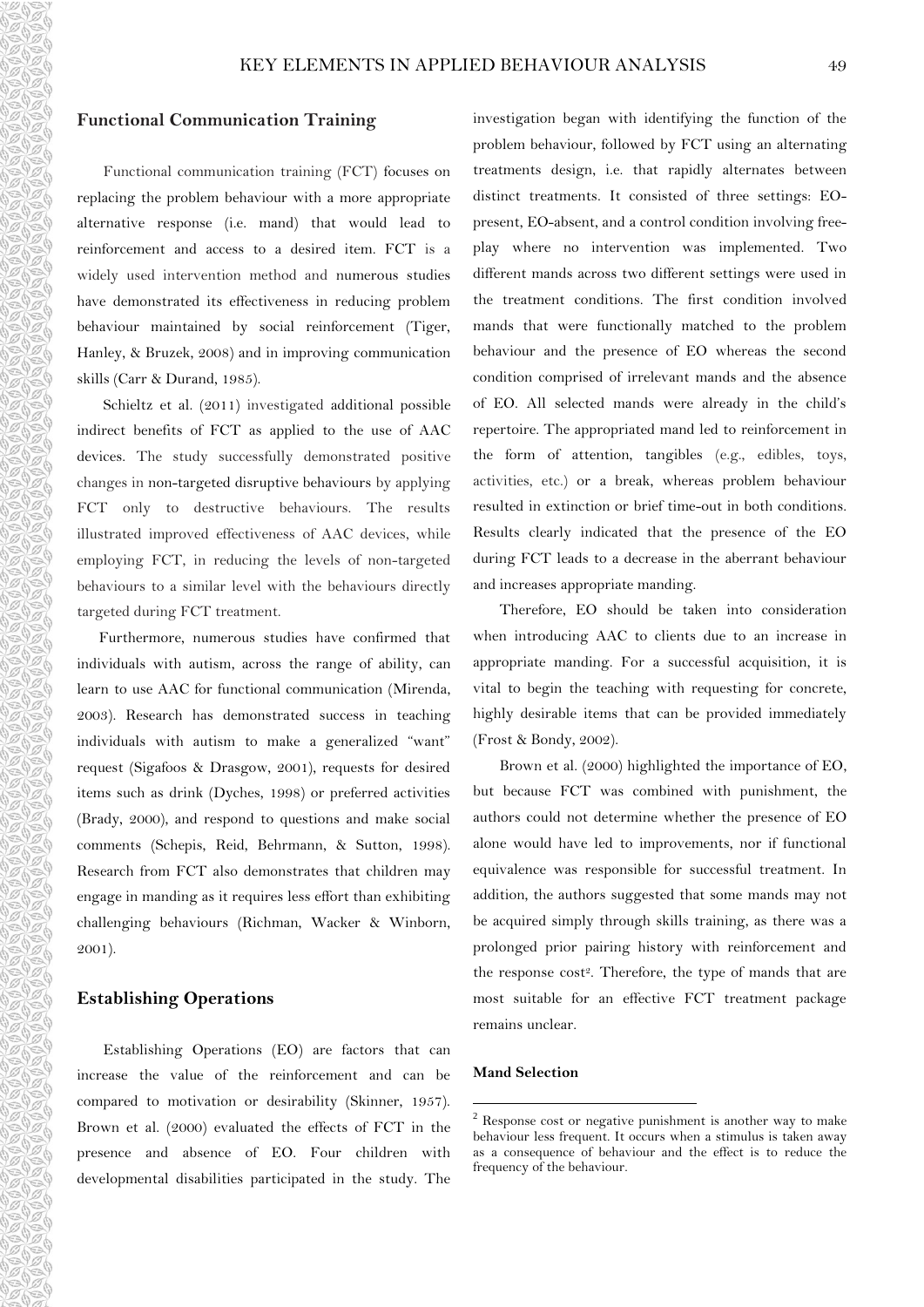## CONNERY 50

Winbom, Wacker, Riehman, Asmus, and Geier (2002) focused specifically on mand selection using FCT. They compared the effectiveness of using already existing mands, such as saying "no", "all done," or shaking his head from side to side, with novel ones like pressing a microswitch with the message, ''Break, please'' or handing the therapist a communication card with the word ''break'', which could be used to replace the problem behaviour. There were two participants with developmental disabilities, both between two and three years of age. The experiment consisted of three phases: functional analysis (FA); training the existing and novel mands using differential reinforcement of alternate behaviour (DRA where desirable substitute to problem behaviour is reinforced); and choice analysis. In addition, the problem behaviour was placed under extinction by discontinuing the previous reinforcement of the behaviour. Substantial increases in independent manding were observed after the initial mand training. Overall, results revealed that both mands were effective in suppressing the aberrant behaviour and were exhibited independently after the training sessions (where DRA was implemented alongside extinction). Nevertheless, when both existing and novel mands were presented concurrently in the choice analysis, the preference towards existing mands was more frequent than for novel ones.

 $\theta \in \theta$  and  $\theta \in \theta$  and  $\theta \in \theta$  and  $\theta \in \theta$  and  $\theta \in \theta$  and  $\theta \in \theta$  and  $\theta \in \theta$  and

 $\eta \otimes \theta \otimes \theta \otimes \theta \otimes \theta$ 

AbaAbaAb

C)

However, it is important to note that the preference for existing mands was associated with lower levels of manding and higher percentages of aberrant behaviour, which was possibly related to prior reinforcement history. Furthermore, reduced response cost may have affected mand preference as well. Thus, the long-term maintenance of treatment effects may be compromised if former relations between existing mands and problem behaviour are not taken into consideration (Winbom et al. 2002). In contrast, other research indicates that novel mands may be equally effective, and may also reduce the incidence of problem behaviour (Winborn-Kemmerer, Ringdhal, Wacker, & Kitsukawa, 2009) making it applicable to AAC. Moreover, manding via AAC devices can be considered as an introduction of novel mands that possibly lead to an increase in requesting skills and supress challenging behaviours.

Other research has attempted to clarify optimal mand selection through using the reinforcement of multiple manding topographies simultaneously during FCT (Winborn-Kemmerer, Wacker, Harding, Boelter, Berg & Lee, 2010). The mands selected were either novel or existing ones. The effects were examined in two preschoolage children with developmental disabilities. Attention was the reinforcer for problem behaviour for one of the participants. A concurrent schedules design was implemented for the FCT. The mands were then assessed comprising of two different stimulus conditions using a reversal ABAB design, i.e. entailing an initial baseline phase (A), intervention phase (B), reversal by removing the intervention (second A) and re-introducing the intervention to replicate treatment effects (second B). Stimulus conditions involved either the presence or absence of a novel manding tool such as a communication card. Results showed that during FCT, aberrant behaviour was suppressed and participants used the novel mand more frequently. In addition, problem behaviour remained low across both stimulus conditions, as children used other means for appropriate communication when the card was not present.

The findings from this study (Winborn-Kemmerer et al., 2010) differ from those reported in Winbom et al. (2002) as a clear preference towards novel mands was indicated and, furthermore, there was no correlation between existing mands and higher levels of aberrant behaviour. This research is also consistent with findings by Winborn-Kemmerer et al. (2009) which confirmed the effectiveness of using novel mands. It is possible that the training of novel mands strengthened overall manding as well. Training individuals to use multiple mands may reduce the likelihood of the occurrence of aberrant behaviour when one of the mands is not available. This aspect can be related to AAC as it may not always be possible to communicate with the device during some activities, for example when using the trampoline or while preforming personal hygiene tasks. It is important to note that these studies were conducted with preschool children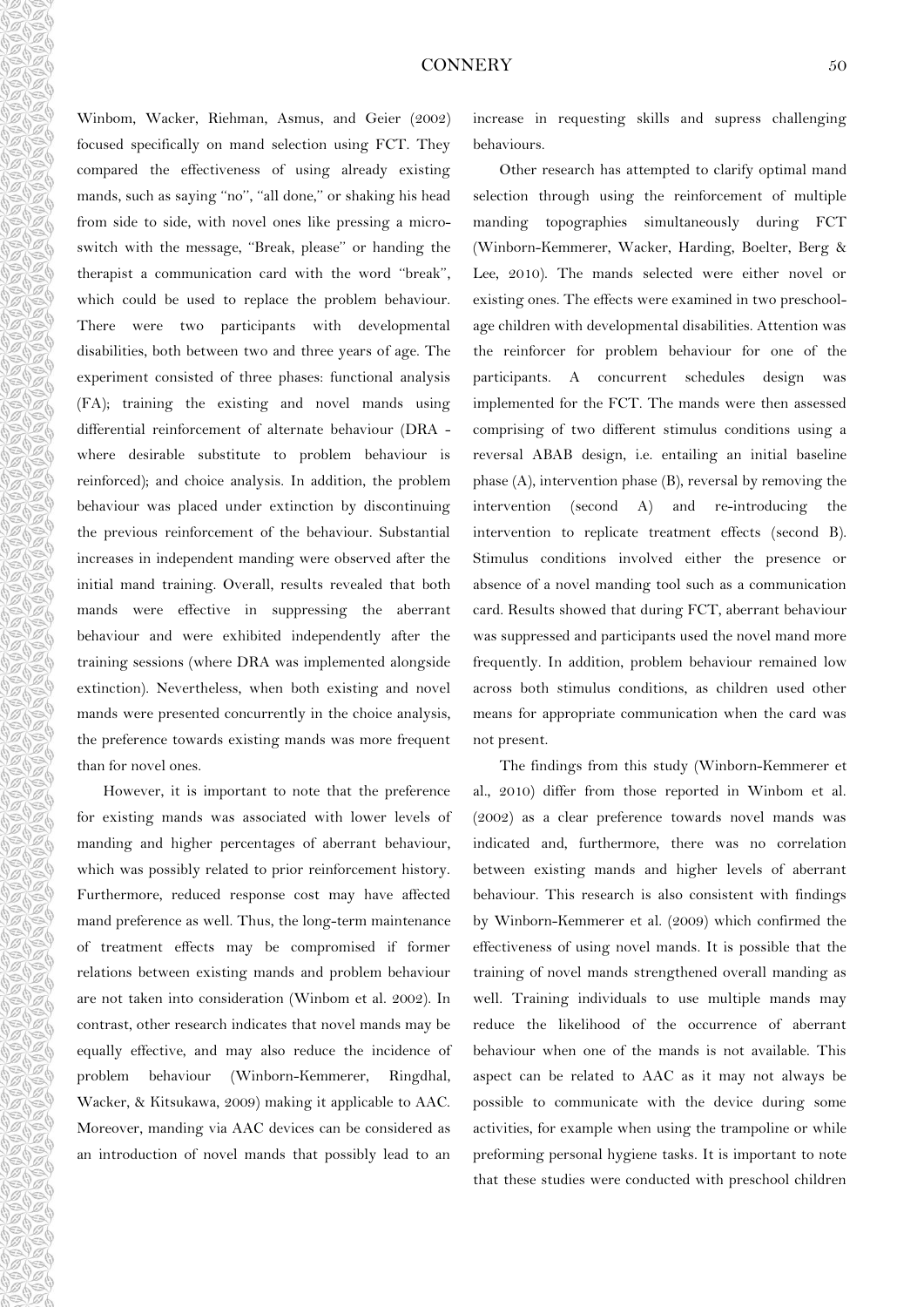and thus it is unknown whether the results would generalize to older children with autism.

## **Noncontingent Reinforcement**

Another method for reducing problem behaviour involves the implementation of non-contingent reinforcement (NCR) by delivering stimuli with known reinforcing properties on a fixed-time or variable-time schedule independent of the occurrence of the behaviour. A study by Doughty and Anderson (2006) investigated the effectiveness of NCR with an alternative preferred stimulus and FCT without the extinction<sup>3</sup> for suppressing aberrant behaviour. The participants were two children with developmental delays who used signs for communication and exhibited problem behaviour, which was maintained by access to attention. The study consisted of functional analysis, preference assessment and an intervention including examination of the arbitrary stimulus and FCT involving a communication card. The chosen alternative stimuli were cola and oatmeal. The comparison between the effectiveness of NCR with arbitrary stimuli and the reinforcers maintaining the aberrant behaviour was conducted by using an alternatingtreatments design. For both participants, results revealed that the combination of these two methods increased manding and was effective in suppressing problem behaviour. Interestingly, problem behaviour decreased slightly more in the alternative stimuli condition than in the FCT condition without the extinction phase. In addition, manding also occurred at a higher rate.

However, the greater reduction in using alternative stimuli (Doughty & Anderson, 2006) may have occurred due to time spent on consumption, the type of attention used for reinforcement not being functionally equivalent to the attention maintaining the problem behaviour, or because of an accidental reinforcement due to an initially dense schedule. It was also highlighted that extinction

 $\overline{a}$ 

may be a necessary component to this treatment package when thinning the NCR reinforcement schedule. Regardless of these limitations, the authors emphasised the practical implications for using arbitrary preferred stimuli for intervention as it may not always be possible to address specific behavioural functions due to limited resources or when dealing with several clients simultaneously in a school setting.

Hagopian, Contrucci Kuhn, Long, and Rush (2005) acknowledged the issue of schedule thinning, since reinforcement for appropriate communication cannot always be immediate or even possible in some circumstances. The participants were three children with severe behavioural problems maintained by social reinforcement. It was hypothesised that using competing stimuli during FCT would lead to more rapid schedule thinning without the increase in problem behaviour. The competing stimulus assessment was conducted to identify possible compatible reinforcers. The items detected were different for each participant and involved toys, games and books. FCT and FCT with additional access to competing stimuli were then conducted by using multi-element and reversal designs. FCT involved introducing responses such as ''I need your attention'' and handing over the picture card. Both treatment conditions contained extinction and were identical except that, in the competing stimulus condition, the alternative reinforcer was available non-contingently and continuously. The results supported the initial hypothesis that employing FCT with competing stimuli would lead to a more stable reduction in aberrant behaviour.

It is vital to take into account the practical implications as this method ultimately leads to quicker achievement of treatment objectives. Hagopian et al. (2005) also highlighted that using stimuli associated with low levels of problem behaviour during competing stimulus assessment may weaken the EO for problem behaviour during schedule thinning and decrease the likelihood of its reoccurrence.

Based on the research examining NCR effectiveness, it can be concluded that in a situation where an AAC device is used inappropriately, the availability of alternative

<sup>&</sup>lt;sup>3</sup> When operant behavior that has been previously reinforced no longer produces reinforcing consequences, the behaviour gradually stops occurring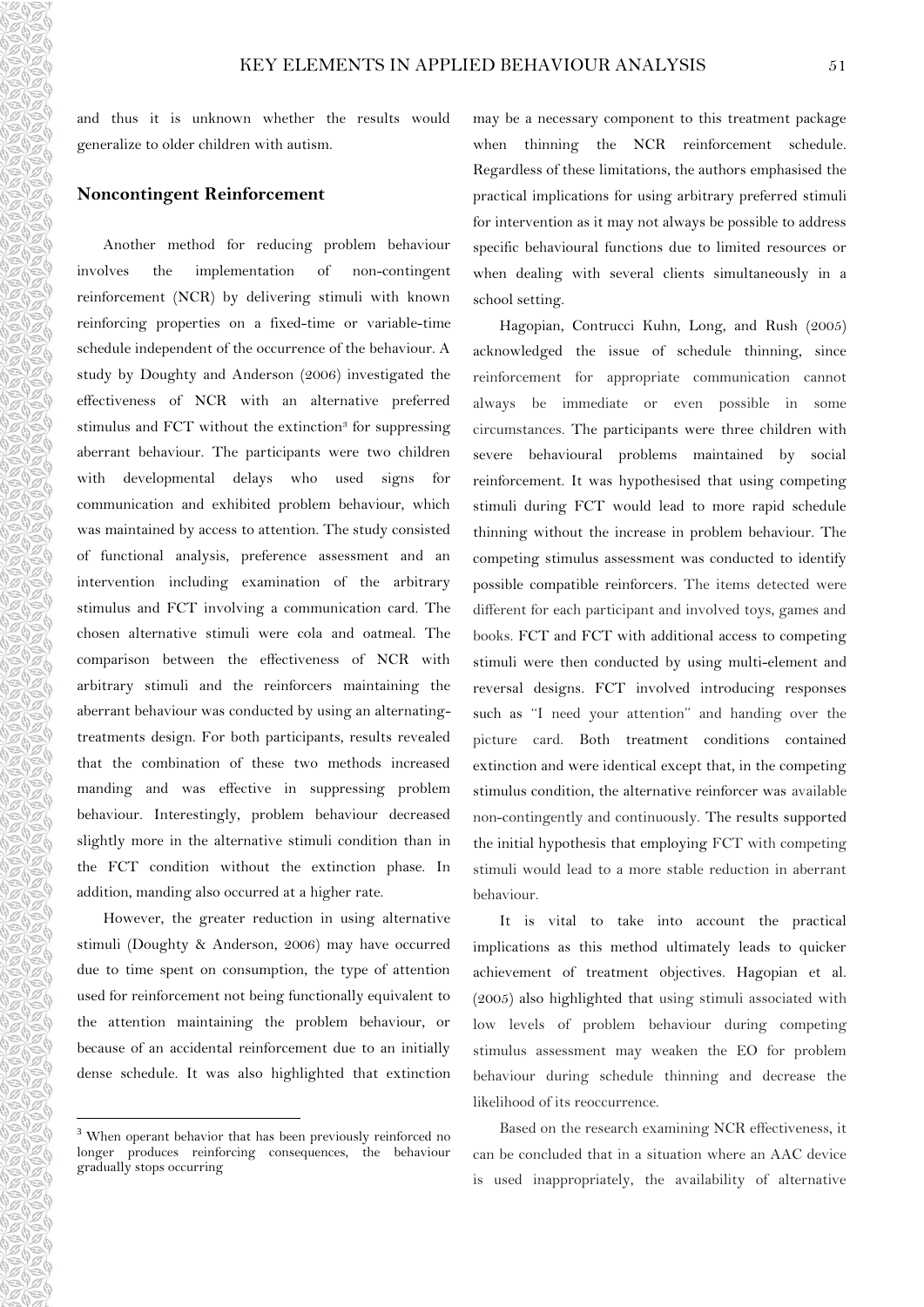reinforcers (Hagopian et al., 2005) and attention by applying NCR is likely to reduce the problem behaviour (Doughty et al., 2006).

## **The Use of Extinction**

An additional issue within applied settings concerns the use of extinction, as research indicates that it is not favoured within schools and other facilities (Hagopian, Fisher, Sullivan, Acquisto, & LeBlanc, 1998). Athens and Vollmer (2010) investigated DRA without extinction among seven participants with developmental disorders exhibiting challenging behaviour. The study involved manipulating several dimensions of reinforcement such as duration, quality, delay and a combination of all these factors. The target behaviours involved aggression, disruption and inappropriate sexual behaviour. The appropriate replacement behaviour for each participant was based on the function of problem behaviour. For example, if an individual engaged in problem behaviour to gain attention, an appropriate mand was selected instead. These response forms were already in the participants' repertoires but occurred at low rates. Results demonstrated the effectiveness of DRA without extinction which was especially prevalent when all dimensions of reinforcement were manipulated simultaneously. Therefore, DRA can be implemented effectively without the extinction component.

## **Conclusion**

The evidence from this review indicates that ABA techniques reduce problematic behaviour and improve communication strategies among autistic populations, and as such, these approaches could potentially be applied to improving the utilization of AAC devices, such as the 'Go Talk 20+' device. This review highlights that an effective treatment package must identify the most reinforcing form of attention, and use multiple mands in FCT to achieve optimal outcomes in the presence of the relevant EO (Brown et al., 2000; Kodak et al., 2007; Winborn-Kemmerer et al., 2010). Other potentially efficacious components in enhancing the use of communication devices among autistic populations might include NCR of alternative preferred stimulus, in order to increase manding (Doughty & Anderson, 2006) and, possibly, competing stimuli during FCT to aid schedule thinning (Hagopian et al., 2005). In addition, although extinction may appear to be a necessary component for a successful intervention, other research demonstrated the effectiveness of an intervention which did not involve extinction (Athens & Vollmer, 2010). It is important to note that a successful intervention package may contain all, or some of the aforementioned components to improve the utilisation of communication devices in autistic populations. The decision about the exact combination would be made by a staff team and might vary according to the particular setting and available resources. It is hoped that this review will inform the implementation of evidence-based interventions for improving communication strategies among autistic populations (and clients with other related disorders) exhibiting problem behaviours within 'real world' service settings.

# **References**

- Athens, E. S., & Vollmer, T. R. (2010). An investigation of differential reinforcement of alternative behavior without extinction. *Journal of Applied Behavior Analysis, 43*(4), *569-589.* doi:10.1901/jaba.2010.43-569
- Brady, N. (2000). Improved comprehension of object names following voice output communication aid use: Two case studies. *Augmentative and Alternative Communication, 16*(3), 197–204.
- Brown, K. A., Wacker, D. P., Derby, K. M., Peck, S. M., Richman, D. M., Sasso, G. M., … Harding, J. W. (2000). Evaluating the effects of functional communication training in the presence and absence of establishing operations. *Journal of Applied Behavior Analysis, 33*(1), 53-71. doi:10.1901/jaba.2000.33-53
- Doughty, S.S., & Anderson, C. M. (2006). Effects of noncontingent reinforcement and functional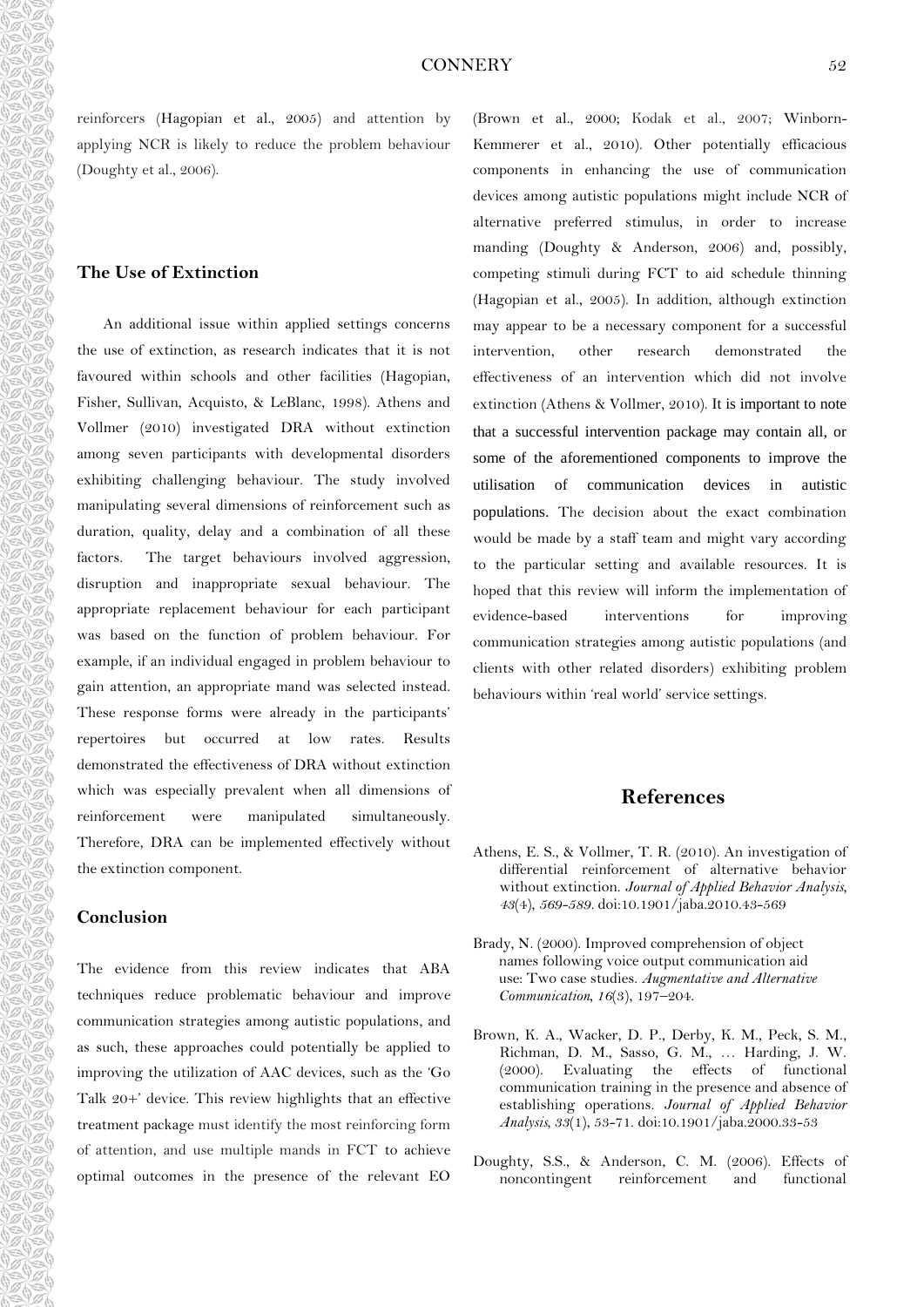communication training on problem behavior and mands. *Education and Treatment of Children, 29*(1), 23- 50.

- Carr, E. G., & Durand, V. M. (1985). Reducing behavior problems through functional communication training. *Journal of Applied Behavior Analysis, 18*(2), 111-126. doi:10.1901/jaba.1985.18-111
- Cooper, J.O., Heron, T. E., & Heward W. L. (2007). *Applied behavior analysis* (2nd ed.). Prentice-Hall: New Jersey.
- Dyches, T. (1998). Effects of switch training on the communication of children with autism and severe disabilities. *Focus on Autism and Other Developmental Disabilities, 13*(3)*,* 151–162. doi:10.1177/108835769801300303
- Frost, L,. & Bondy, A. (2002). *The picture exchange communication system (PECS) training manual* (2<sup>nd</sup> ed.). Newark, DE: Pyramid Products, Inc.
- Hagopian, L.P,. Contrucci-Kuhn, S. A., Long, E. S,. & Rush, K. S. (2005). Schedule thinning following communication training: Using competing stimuli to enhance tolerance to decrements in reinforcer density. *Journal of Applied Behavior Analysis, 38*(2), 177-193. doi:10.1901/jaba.2005.43-04
- Hagopian, L.P., Fisher, W. W., Sullivan, M. T., Acquisto, J., & LeBlanc, L. A. (1998). Effectiveness of functional communication training with and without extinction and punishment: A summary of 21 inpatient cases. *Journal of Applied Behavior Analysis, 31*(2), 211–235. doi:10.1901/jaba.1998.31-211
- Hodge, S. (2007). Why is the potential of augmentative and alternative communication not being realized? Exploring the experiences of people who use communication aids. *Disability & Society 22*(5), 457- 471. doi:10.1080/09687590701427552
- Johnston, J.M., & Pennypacker, H.S. (1993). Readings for strategies and tactics in behavioral research (2nd ed.). Hillsdale, NJ: Erlbaum.
- Kodak, T., Northup, J., & Kelley, M.E. (2007). An evaluation of the types of attention that maintain the problem behavior. *Journal of Applied Behavior Analysis, 40*(1), 167-171. doi:10.1901/jaba.2007.43-06
- McReynolds, L.V., & Kearns, K.P. (1983). Single-subject experimental designs in communicative disorders. Baltimore: University Park Press.
- Lilienfeld, S. (2005). Scientifically unsupported and supported interventions for childhood psychopathology: A summary. *Pediatrics*, *115*(3), 761- 764. doi:10.1542/peds.2004-1713
- Mirenda, P. (2003). Toward functional augmentative and alternative communication for students with autism: Manual signs, graphic symbols, and voice output communication aids. *Language, Speech and Hearing Services in Schools, 34*(3)*,* 203–216. doi:10.1044/0161-1461(2003/017)
- Poling, A.D., Methot, L.L., & LeSage, M.G. (1995). *Fundamentals of behavior analytic research*. New York: Plenum Press.
- Psychological Society of Ireland (2010). *Definition of Applied Behaviour Analysis*. Ireland: Author. Retrieved June 3, 2013 from http://behaviouranalysisinireland.files.wordpress.com /2013/02/dba-position-on-aba-may-2010.pdf
- Richman, D. M., Wacker, D. P., & Winborn, L. (2001). Response efficiency during functional communication training: Effects of effort on response allocation. *Journal of Applied Behavior Analysis, 34*(1)*,* 73–76. doi:10.1901/jaba.2001.34-73
- Schepis, M., Reid, D., Behrmann, M., & Sutton, K. (1998). Increasing communicative interactions of young children with autism using a voice output communication aid and naturalistic teaching. *Journal of Applied Behavior Analysis, 31,*(4), 561–578. doi:10.1901/jaba.1998.31-561
- Schieltz, K. M., Wacker, D. P., Harding, J. W., Berg, W. K., Lee, J. F., Padilla Dalmau, Y. C., … Ibrahimović, M. (2011). Indirect effects of functional communication training on non-targeted disruptive behavior. *Journal of Applied Behavior Analysis, 20*(1), 15- 32. doi:10.1007/s10864-011-9119-8
- Shams, L., & Seitz, A. R. (2008). Benefits of multisensory learning. *Trends in Cognitive Sciences, 12*(11), 411-417. doi:10.1016/j.tics.2008.07.006
- Sigafoos, J., & Drasgow, E. (2001). Conditional use of aided and unaided AAC: A review and clinical case demonstration. *Focus on Autism and Other Developmental Disabilities, 16,*(3), 152–161. doi:10.1177/108835760101600303
- Skinner, B. F. (1957). *Verbal behavior*. New York: Appleton-Century-Crofts.
- Sturmey, P. (2002). Mental retardation and concurrent psychiatric disorders: Assessment and treatment. *Current Opinion in Psychiatry, 15*(5), 489-495.
- Sundberg, M. L. (2008). *The verbal behavior milestones assessment and placement program: The VB-MAPP.* Concord, CA: AVB Press.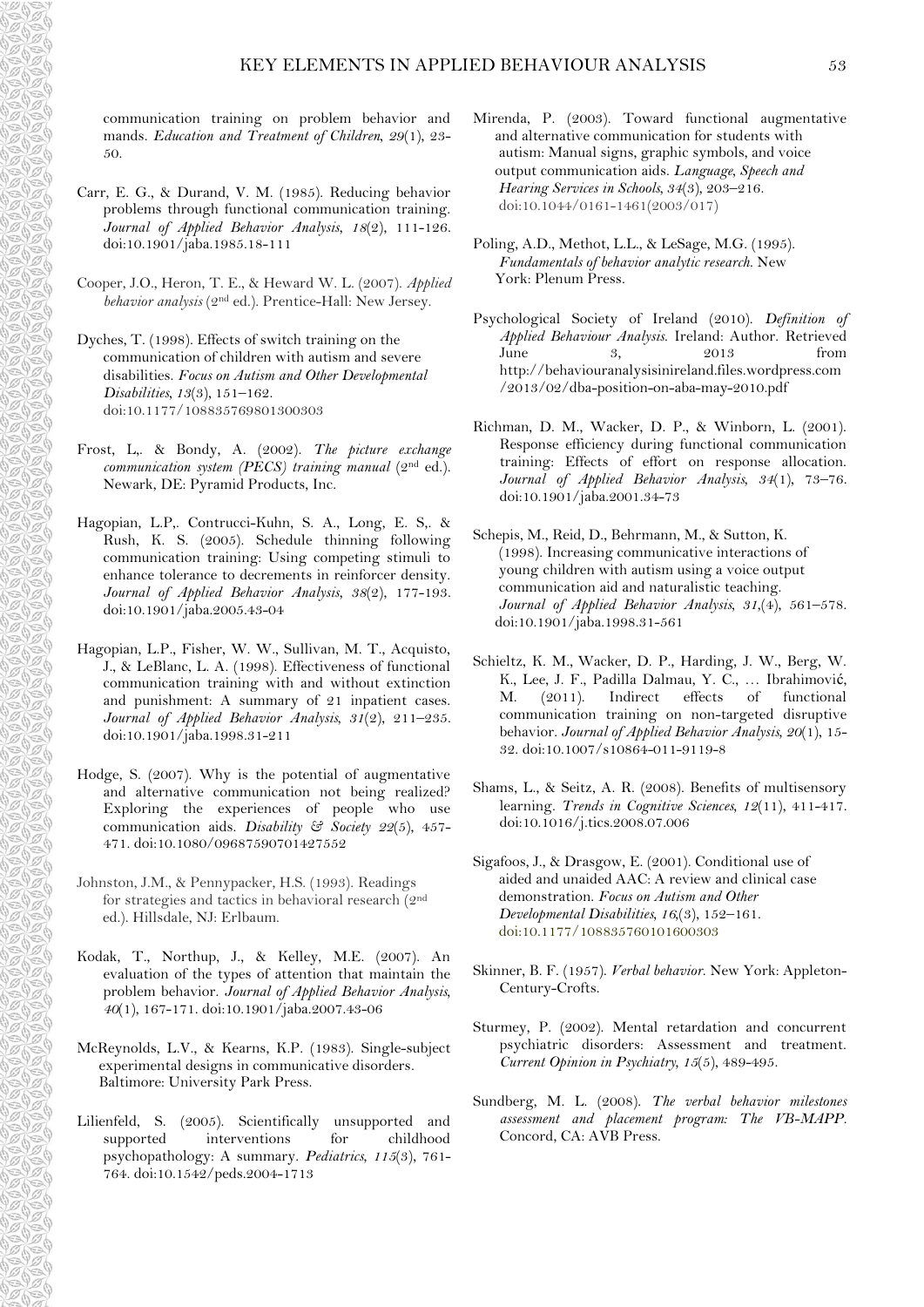Tiger, J. H., Hanley, G. P., & Bruzek, J. (2008). Functional communication training: A review and practical guide. *Behavior Analysis in Practice*, *1*(1), 16–23.

Volkmar, F.R.,Lord, C., Bailey, A., Schultz, R.T. & Klin , A. (2004). Autism and pervasive developmental disorders. *Journal of Child Psychology and Psychiatry, 45*(1), 135-170.

Went, O. (2006). The effectiveness of augmentative and alternative communication for individuals with autism spectrum disorders: A systematic review and metaanalysis. Unpublished doctoral dissertation, Purdue University, Indiana, United States. Retrieved March 7, 2011 from

http://docs.lib.purdue.edu/dissertations/AAI3251724 /

- Winbom, L., Wacker, D. P., Riehman, D. M., Asmus, J., & Geier, D. (2002). Assessment of mand selection for functional communication training packages. *Journal of Applied Behavior Analysis, 35*(3), 295-298. doi:10.1901/jaba.2002.35-295
- Winborn-Kemmerer, L., Ringdhal, J. E., Wacker, D. P., & Kitsukawa, K. (2009). A demonstration of individual preference for novel mands during functional communication training. *Journal of Applied Behavior Analysis, 42*(1), 185-189. doi:10.1901/jaba.2009.42-185
- Winborn-Kemmerer, L., Wacker, D. P., Harding, J., Boelter, E., Berg, W., & Lee, J. (2010). Analysis of mand selection across different stimulus conditions. *Education and Treatment of Children, 33*(1), 49-64. doi:10.1353/etc.0.0086